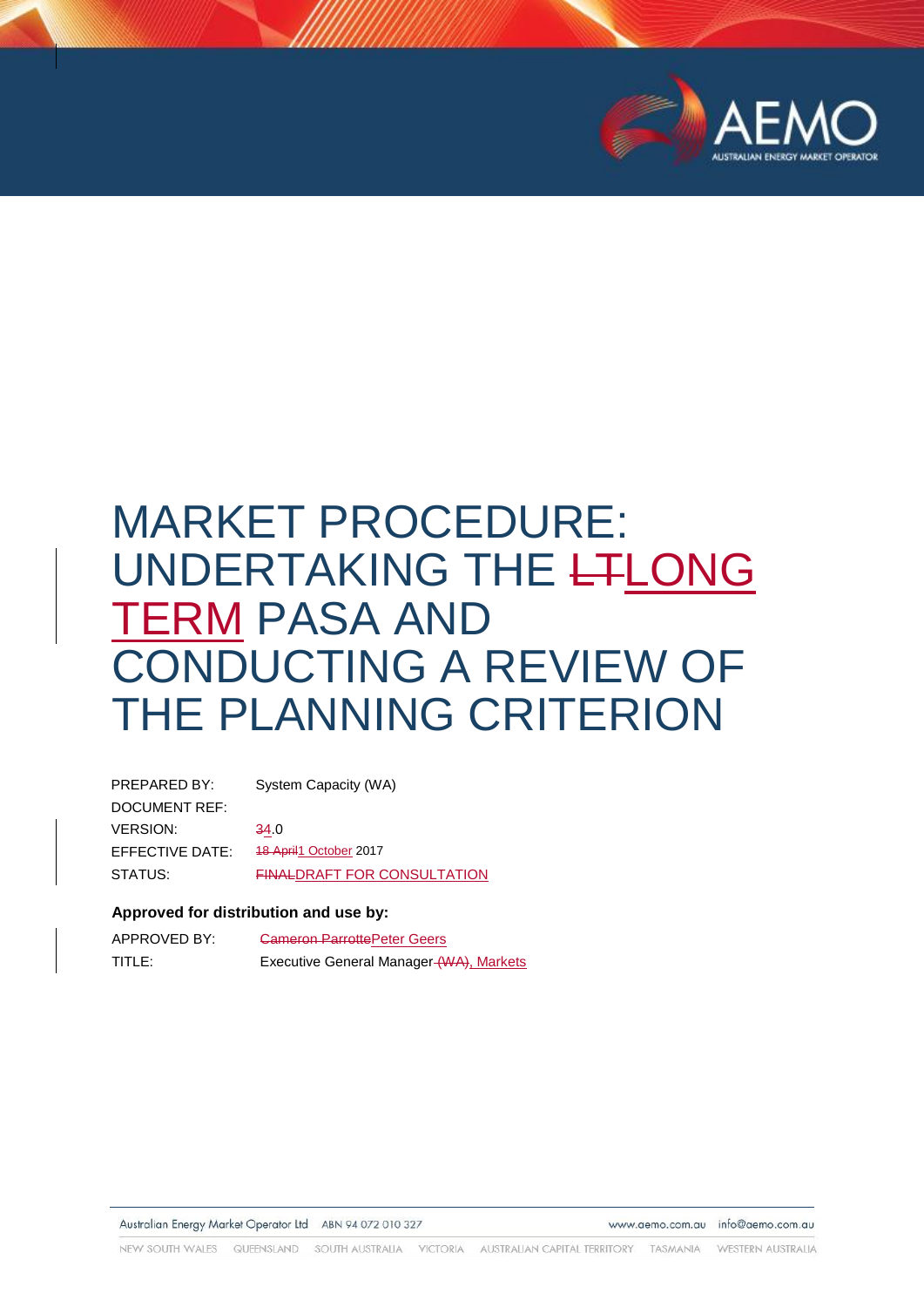

# **VERSION RELEASE HISTORY**

| <b>Version</b> | <b>Effective Date</b> | <b>Summary of Changes</b>                                                                                                              |
|----------------|-----------------------|----------------------------------------------------------------------------------------------------------------------------------------|
| 1.0            | 1 June 2010           | New Market Procedure for undertaking the Long Term PASA and conducting<br>a review of the Planning Criterion resulting from PC_2009_11 |
| 2.0            | 30 November 2015      | Changes resulting from the transfer of functions from the IMO to AEMO                                                                  |
| 3.0            | 18 April 2017         | Changes resulting from the transfer of System Management functions to<br><b>AEMO</b>                                                   |
| 4.0            | 1 October 2017        | Changes resulting from amendments to the Reserve Capacity Mechanism<br>as per AEPC 2017 06.                                            |

 $\overline{1}$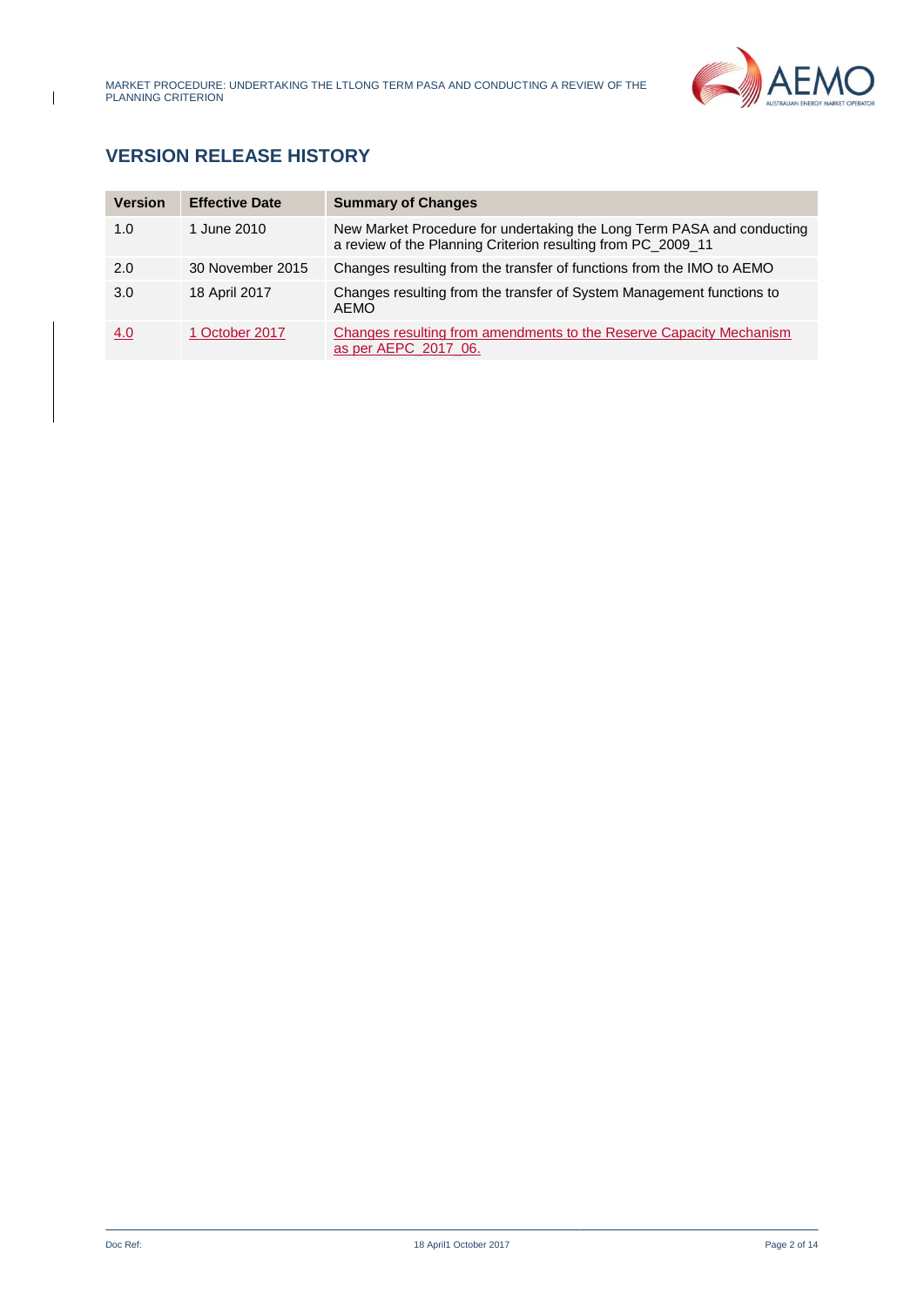

# **CONTENTS**

 $\overline{1}$ 

| 1.    | PROCEDURE OVERVIEW                                                          | 4               |
|-------|-----------------------------------------------------------------------------|-----------------|
| 1.1.  | Relationship with the Wholesale Electricity Market Rules                    | 4               |
| 1.2.  | <b>INTERPRETATION</b>                                                       | 4               |
| 1.3.  | PURPOSE AND APPLICATION OF THIS PROCEDURE                                   | $\overline{4}$  |
| 2.    | UNDERTAKING THE LONG TERM PROJECTED ASSESSMENT OF SYSTEM<br><b>ADEQUACY</b> | 5               |
| 2.1.  | Gathering information from Market Generators                                | 5               |
| 2.2.  | Gathering information from Market Customers                                 | 5               |
| 2.3.  | Gathering data from Network Operators                                       | 6               |
| 2.4.  | Gathering data from non-Rule Participants                                   | $6\phantom{1}6$ |
| 2.5.  | Procedure to be followed by Rule Participants in providing data             | $\overline{16}$ |
| 2.6.  | Procedure to be followed by AEMO on receipt of data                         | $\frac{76}{5}$  |
| 2.7.  | AEMO's preparation of forecasts                                             | $\overline{7}$  |
| 2.8.  | AEMO assessment of reliability                                              | 8               |
| 2.9.  | AEMO development of the Availability Curve                                  | 98              |
| 2.10. | AEMO publication of the Long Term PASA                                      | 109             |
| 3.    | CONDUCTING A REVIEW OF THE PLANNING CRITERION                               | 1140            |
| 3.1.  | Determination of whether a review should be undertaken                      | 1140            |
| 3.2.  | Initiation of Rule Participant Support                                      | 1240            |
| 3.3.  | <b>ERA</b> preparation for Review                                           | 1244            |
| 3.4.  | <b>ERA preparation of Draft Report</b>                                      | 1344            |
| 3.5.  | <b>ERA publication of Final Report</b>                                      | 1342            |

## **LIST OF TABLES**

[Table 1: Defined terms](#page-3-4) 4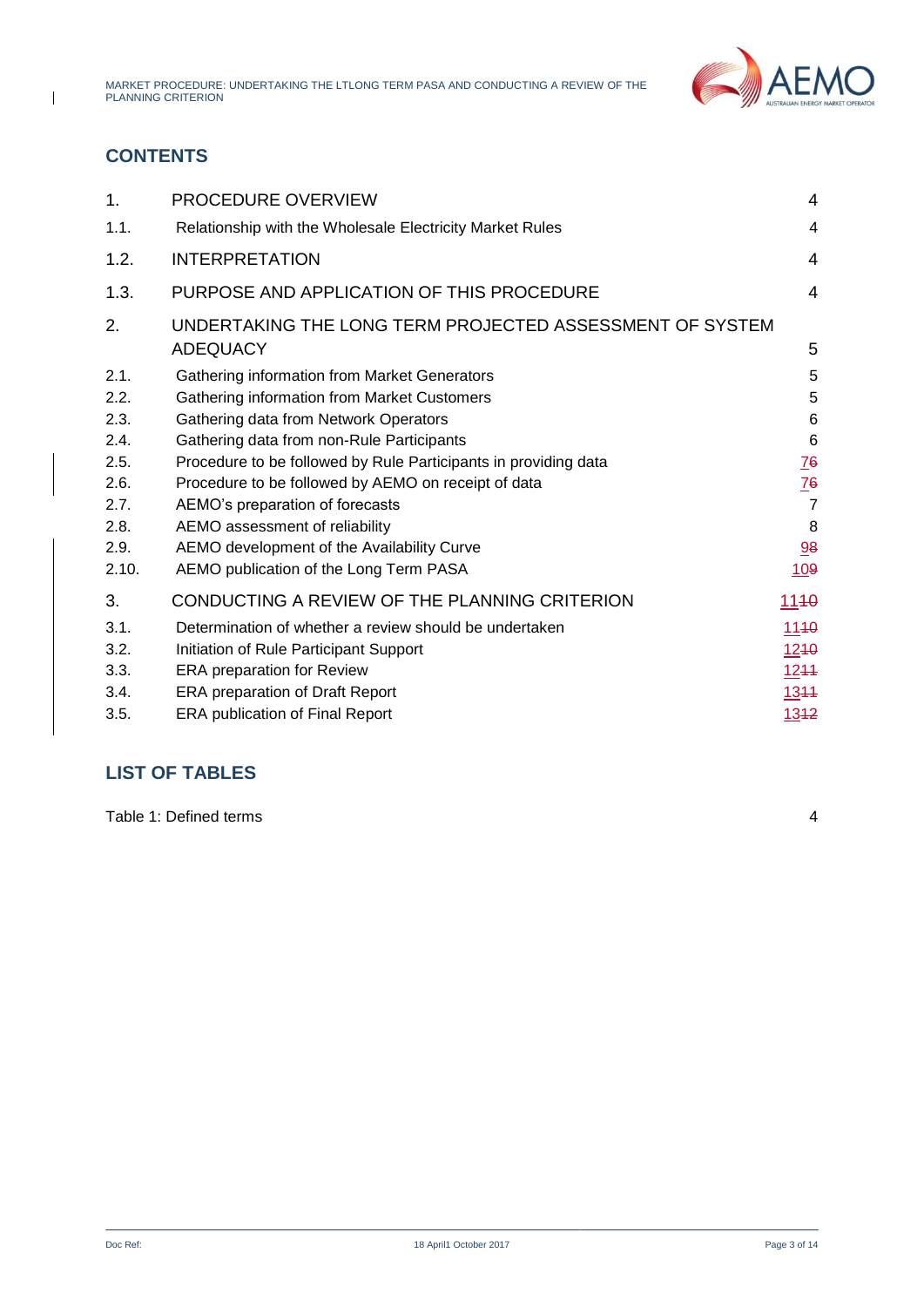

# <span id="page-3-0"></span>**1. PROCEDURE OVERVIEW**

The amount of capacity that can be provided by DSM.

Clause 4.5.9 of the Wholesale Electricity Market Rules (Market Rules) sets out the Planning Criterion to be used by AEMO in undertaking the Long Term Projected Assessment of System Adequacy (LT PASA). The results of the LT PASA are then used by AEMO to prepare the Statement of Opportunities (SOO) Report that outlines, among other things:

 The amount of additional generation and DSM capacity required to meet the system reliability target in future years; and

### <span id="page-3-1"></span>**1.1. Relationship with the Wholesale Electricity Market Rules**

- 1.1.1. This Market Procedure: Undertaking the Long Term PASA and conducting a review of the Planning Criterion (Procedure) has been developed in accordance with, clause 4.5.14 of the Wholesale Electricity Market Rules (WEM Rules), and should be read in conjunction with sectionclause 4.5 of the Wholesale Electricity Market (WEM)WEM Rules (Market Rules).
	- (a) References to particular MarketWEM Rules within the Procedure in bold and square brackets **[MRClause XX]** are current as at 10 December 2016.1 October 2017. These references are included for convenience only and are not part of this Procedureprocedure.
- 1.1.2. This Procedure is made in accordance with clause 4.5.14 of the Market Rules.

#### <span id="page-3-2"></span>**1.2. Interpretation**

In this procedure, unless the contrary intention is expressed:

- 1.2.1. **Terms usedIn this Procedure:** 
	- (a) terms that are capitalised but not defined in this procedureProcedure have the same meaning as those given in the Wholesale Electricity MarketWEM Rules (made pursuant ;
	- (a) to Electricity Industry (Wholesale Electricity Market) Regulations 2004).
	- (b)  $\overline{+}$  To the extent that this procedure Procedure is contrary or inconsistent with the MarketWEM Rules, the MarketWEM Rules shall prevail to the extent of the inconsistency.;
	- (c) Aa reference to the MarketWEM Rules or Market Procedures includes any associated forms required or contemplated by the MarketWEM Rules or Market Procedures.; and
	- (d) Wordswords expressed in the singular include the plural or vice versa.

#### 1.2.2. In addition, the following defined term has the meaning given.

#### <span id="page-3-4"></span>**Table 1: Defined terms**

| <b>Term</b>        | <b>Definition</b>                                                        |
|--------------------|--------------------------------------------------------------------------|
| <b>Operational</b> | The electrical energy supplied by Scheduled Generators and Non-Scheduled |
| <b>Consumption</b> | Generators, which excludes the electrical energy supplied by rooftop PV. |

#### <span id="page-3-3"></span>**1.3. Purpose and application of this Procedure**

The purpose of this procedureProcedure is:

#### 1.3.1. To to describe the steps that-:

(a) AEMO is required to undertake in preparing the  $L +$ Long Term PASA<sub> $<sub>T</sub>$ </sub> and Statement of</sub> Opportunities (SOO and the review under clause 4.5.15 of the Market Rules; and );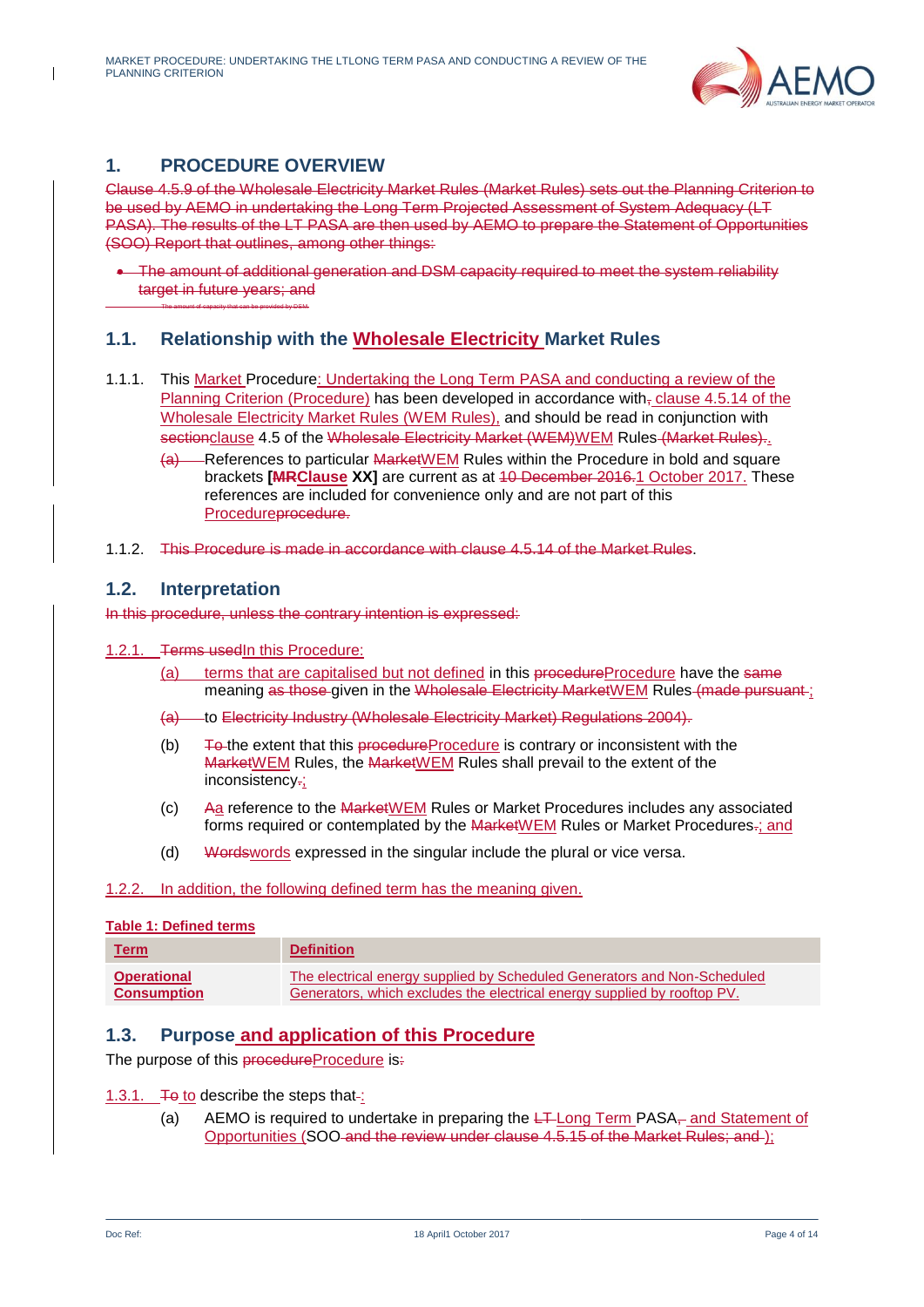

(b) To describe the steps that Rule Participants, and other parties, must follow in providing information to AEMO to assist in preparation of the **LTLong Term PASA**, SOO and reviews under clause 4.5.15 of the Market Rules.SOO;

#### **1.2. Application**

- (c) the ERA must follow in conducting the review under clause 4.5.15 of the WEM Rules; and
- (d) Rule Participants and other parties must follow in providing information to the ERA to assist in the preparation of the review under clause 4.5.15 of the WEM Rules.
- 1.3.1.1.3.2. This procedureProcedure applies to:
	- (a) AEMO in preparing the LTLong Term PASA and SOO;
	- (b) Rule Participants in providing information to AEMO;
	- $\left\langle \Theta \right\rangle$ (b) Otherand other entities in providing information to AEMO; and the ERA;
	- (d)(c) Thethe ERA in undertaking any review of the Planning Criterion;
	- $(e)(d)$  Anyany third party contracted by the ERA to undertake any part of a review of the Planning Criterion; and
	- (f)(e) Stakeholdersstakeholders that may be part of the consultation process for reviewing the Planning Criterion and the process by which the ERAAEMO forecasts South West interconnected system (SWIS) peak demand.

## <span id="page-4-0"></span>**2. UNDERTAKING THE LONG TERM PROJECTED ASSESSMENT OF SYSTEM ADEQUACYADEQUACY**

#### <span id="page-4-1"></span>**2.1. Gathering datainformation from Market Generators**

- 2.1.1. By 1 April of each year, AEMO must notify Market Generators of the information that it requires information from them in the following areasregarding:
	- (a) generation capacity expected to be available duringover the forecast period, including details on seasonal capacities;
	- (b) Ancillary Service capabilities of each available Facility over the forecast period;
	- (c) Longlong duration outages planned over the forecast period; and
	- (d) production profiles for Non-Scheduled Generation Facilities, production profiles over the forecast period **[Clause 4.5.3]**.

#### <span id="page-4-2"></span>**2.2. Gathering datainformation from Market Customers**

- 2.2.1. By 1 April of each year, AEMO must notify Market Customers of the information that it requires from them in the following areasregarding:
	- (a) Expected DSMexpected Demand Side Management (DSM) capabilities and expected MW reduction in peak consumption implemented by retailers to reduce their Individual Reserve Capacity Requirements under clause  $4.28.8 - (b)$ ;
	- (b) The the capacity of any large loads  $\leftarrow$  10MW(greater than 10 MW) that will be added to, or removed from-the system-:
	- (c) Forfor Intermittent Loads and Loads that are expected to be registered and operating as Intermittent Loads during the second Capacity Year commencing during the L<sub>TLong</sub> Term PASA Study horizon: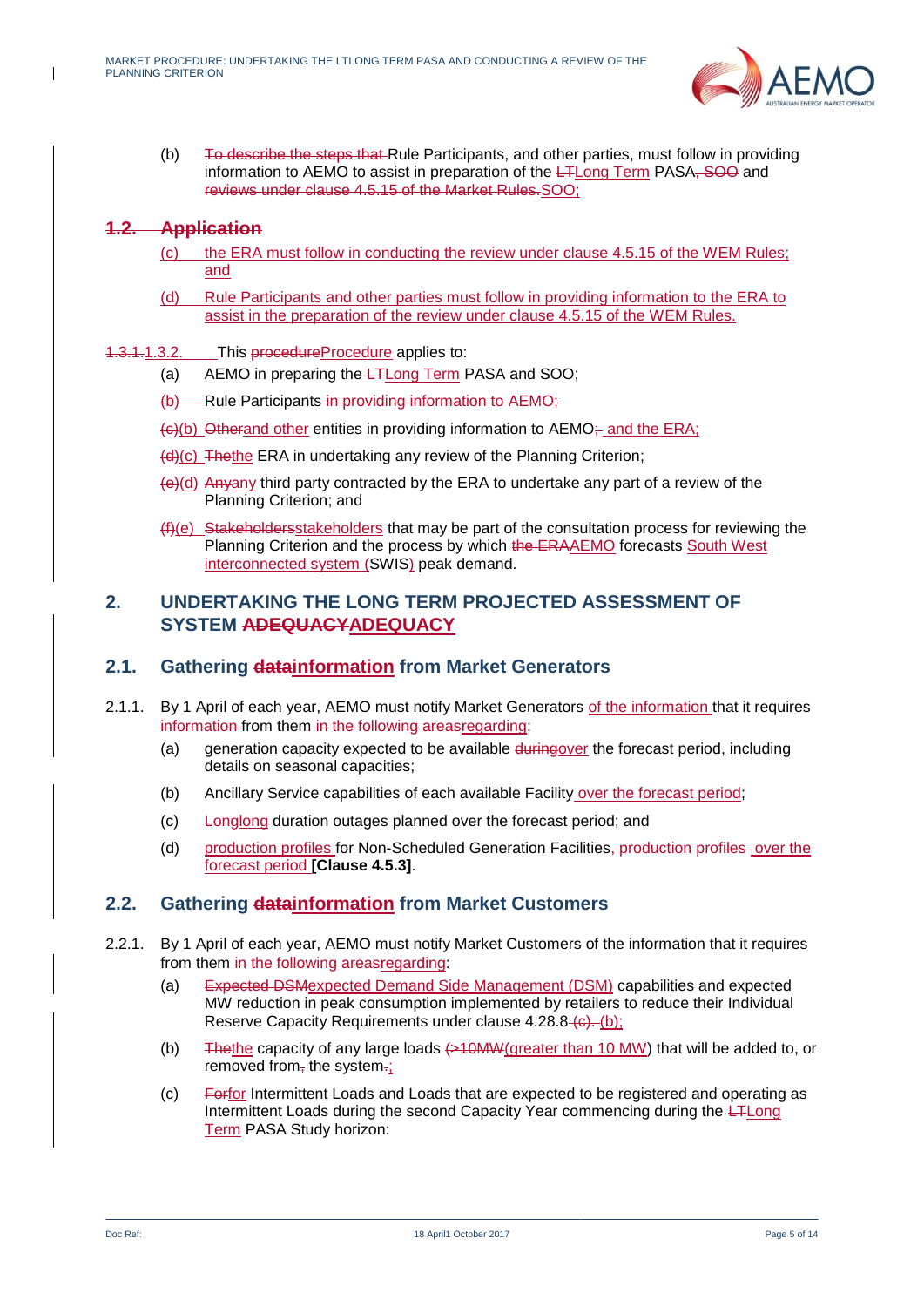

- (i) the amount of capacity required to serve that Load in the event of a failure of onsite generation where this amount of capacity cannot exceed the greater of:
	- (A) either:
		- a. for an existing Intermittent Load, the maximum allowed level of Intermittent Load specified in Standing Data for that Intermittent Load at the time of providing the data; or
		- b. for an Intermittent Load that is yet to be registered with AEMO, zero; and
	- (B) the Contractual Maximum Demandcontractual maximum demand associated with that Intermittent Load to apply during the Capacity Year to which the nomination relates. The Market Customer must provide evidence to AEMO of this Contractual Maximum Demandcontractual maximum demand level unless AEMO has previously been provided with that evidence-;
- (d) Forfor each Intermittent Load that is yet to be registered with AEMO:
	- (i) the location of the Load and the NMI of that load if available;
	- (ii) evidence that the Load can be expected to satisfy the requirements to be registered as an Intermittent Load during the second Capacity Year within the Long Term PASA Study Horizon; and
	- (iii) Thethe expected firm MW capacity and location of any generation system to serve that Intermittent Load in accordance with clause 2.30B.2 (a) **[Clause** (a), that is to be located at a different connection point to the Intermittent Load. **[Clause 4.5.3A]**.

#### <span id="page-5-0"></span>**2.3. Gathering data from Network Operators**

- 2.3.1. By 1 April of each year, AEMO must notify Network Operators of the information that it requires from them in the following areasregarding **[Clause 4.5.3]**:
	- (a) Expectedexpected transmission network capabilities allowing for expansion plans, losses and constraints or restrictions **[Clause 4.5.2(d)]**;
	- (b) Anyany potential transmission capacity constraints or restrictions in sub-regions of the SWIS **[Clause 4.5.10.((c)];**
	- (c) Potentialpotential transmission, generation or DSM capacity augmentation options that may alleviate shortfalls identified above; **[Clause 4.5.10(d)]**; and
	- (d) Thethe expected amount of capacity required to maintain normal frequency control over the LTPASALong Term PASA Study Horizon.

#### <span id="page-5-1"></span>**2.4. Gathering data from non -Rule Participants**

- 2.4.1. AEMO may identify and request information from persons who are not Rule Participants but who may have information in respect to the areas described under clause 4.5.2 of the MarketWEM Rules in respect of each year of the Long Term PASA Study Horizon **[Clause 4.5.5]]**.
- 2.4.2. The information and data requested by AEMO may change from time to time in the future but must be for the purposes of the requirements of this Procedure and the MarketWEM Rules.
- 2.4.3. AEMO must provide any such request for information in writing.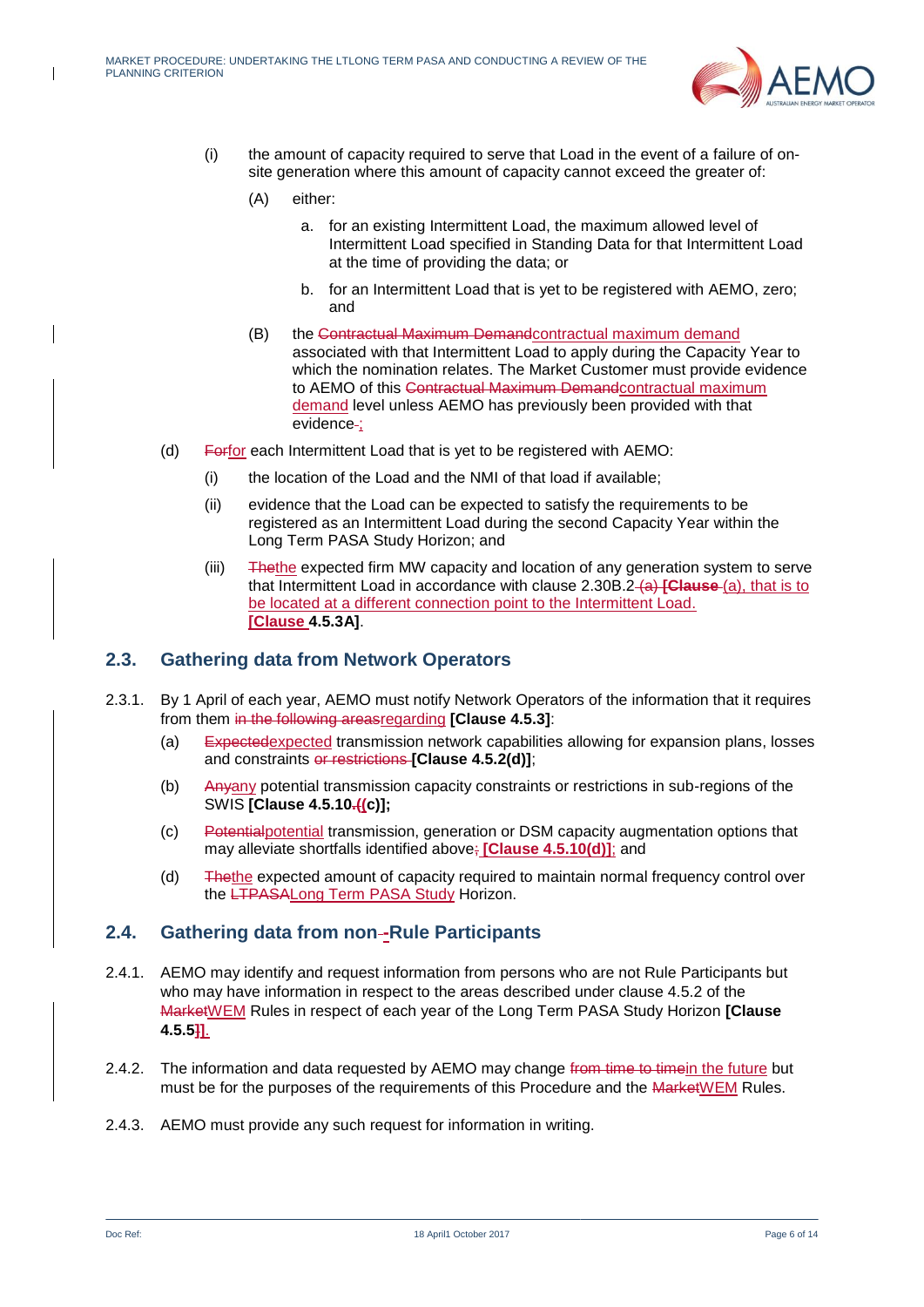

# <span id="page-6-0"></span>**2.5. Procedure to be followed by Rule Participants in providing data**

- 2.5.1. Rule Participants must provide the data requested by AEMO within 15 Business Days from the date of that request **[Clause 4.5.4]**.
- 2.5.2. AEMO may seek clarification of any and all data or information that is provided in accordance with the MarketWEM Rules or this Procedure and the Rule Participant must provide any clarifications as necessary. **[Clause 4.5.6]**.

## <span id="page-6-1"></span>**2.6. Procedure to be followed by AEMO reviewon receipt of data**

- 2.6.1. AEMO must review the information provided to it in accordance with this Procedure and where necessary, seek clarifications **[Clause 4.5.6]**.of any and all data or information that is provided in accordance with the WEM Rules or this Procedure **[Clause 4.5.6]**.
- 2.6.2. AEMO must treat all information provided to it in accordance with this Procedure as confidential except where the provider has granted permission for its release or as otherwise provided under these Marketthe WEM Rules. However, AEMO may release any such information as part of an unidentifiable component of an aggregate number in a Statement of Opportunities Report **[Clause 4.5.7]**.
- 1.2.1. AEMO may seek clarification of any and all data or information that is provided in accordance with the Market Rules or this Procedure.
- 2.6.3. Where any information provided to AEMO in accordance with this Procedure is insufficient for the purpose for which it is required, and AEMO has made reasonable attempts to seek clarification on the information provided, AEMO may make its own estimate and use that estimate in place of information provided in accordance with this Procedure **[Clause 4.5.8]**.

## <span id="page-6-2"></span>**2.7. AEMOAEMO's preparation of forecasts**

- 2.7.1. AEMO is to must prepare forecasts of the expected rate of economic growth as well as high and low economic growth forecasts.
- <span id="page-6-3"></span>2.7.2. AEMO is to must prepare the following forecasts of maximum electricity demand:
	- (a) Medianmedian peak demand assuming low demand growth;
	- (b) Oneone in ten year peak demand assuming low demand growth;
	- (c) Medianmedian peak demand assuming expected demand growth;
	- (d) Oneone in ten year peak demand assuming expected demand growth;
	- (e) Medianmedian peak demand assuming high demand growth; and
	- $(f)$  Oneone in ten year peak demand assuming high demand growth.

Where the The low, expected and high demand growth cases reflect demand changes stemming from the low, expected and high economic growth rates, with these being temperature adjusted to produce the one in ten year peak demand cases **[Clause 4.5.10.((a)]**.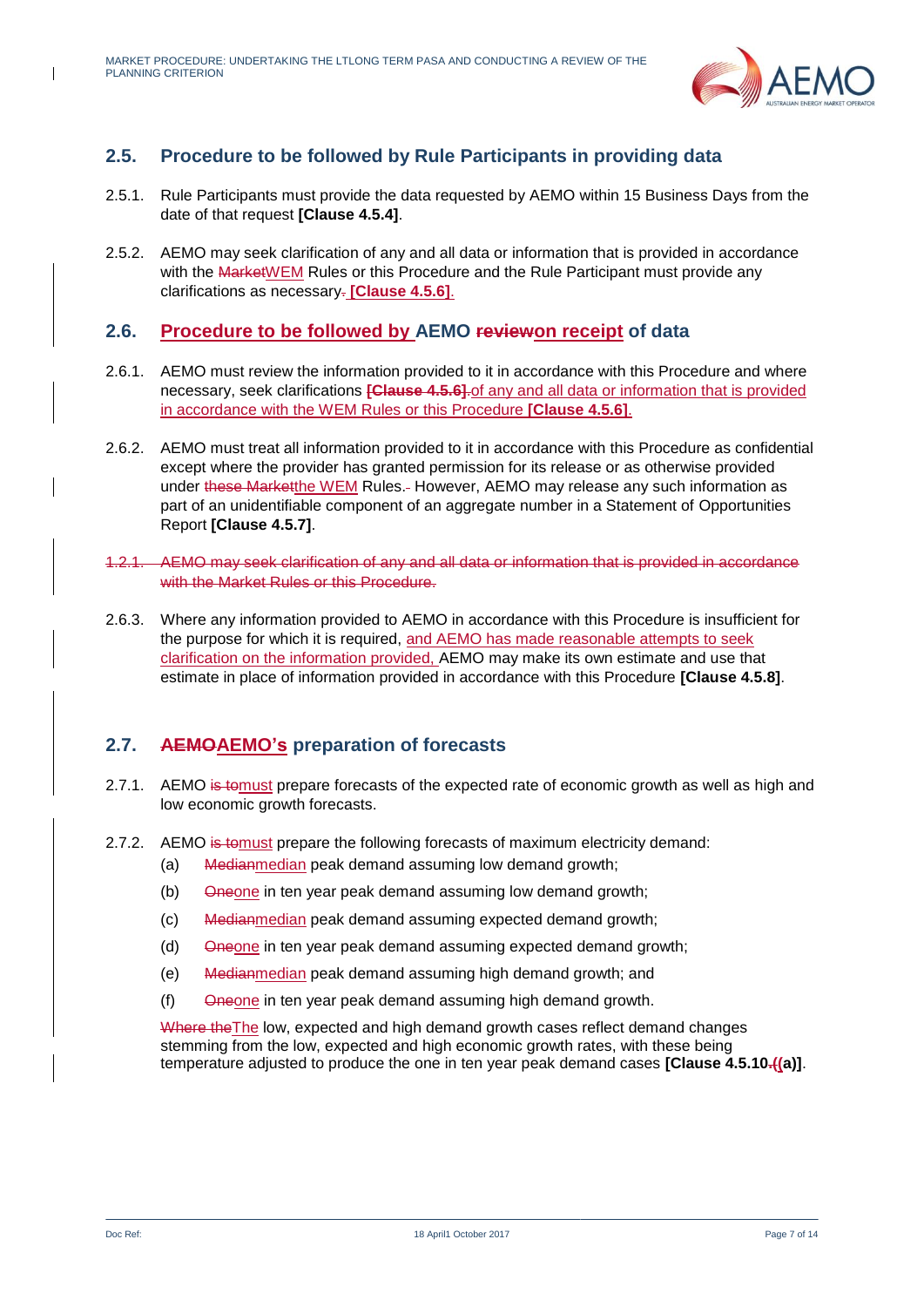

- <span id="page-7-1"></span>2.7.3. AEMO must prepare forecasts of energy sent outOperational Consumption based on each of the expected, high and low economic growth rates.
- 2.7.4. In respect of procedure steps To prepare the forecasts in steps [2.7.2](#page-6-3) and [2.7.3,](#page-7-1) AEMO may use any variables other conditions AEMO it deems necessary for the efficient forecasting of electricity maximum demand and energy sent out. Operational Consumption. This may include, but not beis not limited to:
	- (a) Airair-conditioning penetration and saturation rates;
	- (b) Forecastsrooftop photovoltaic (PV) installation and capacity factor rates;
	- (c) battery storage installation rates;
	- (d) electric vehicle growth rates;

(b)(e) forecasts of building approvals, new home starts etc; and

- (c)(f) Anyany other information, data, condition or constraint deemed necessary or appropriate in order to produce forecasts in line with industry best practices.
- 2.7.5. AEMO must determine an estimate of the Reserve Capacity required to cover the forecast cumulative needs of Intermittent Loads such that this Reserve Capacity estimate:
	- (a) this Reserve Capacity estimate is in addition to the Reserve Capacity required to satisfy the Planning Criterion in the situation where there were no Intermittent Loads; and
	- (b) this Reserve Capacity estimate must be set by AEMO to equal the sum over all expected Intermittent Loads of their forecast maximum possible Intermittent Load levels multiplied by:
		- (i) the ratio of:
			- (A) Thethe Reserve Capacity Target for the relevant Capacity Year as described in clause 4.5.10(b)(i); and
			- (B) Thethe expected peak demand for the relevant Capacity Year as described in clause  $4.5.10(b)(ii)$ .
		- (ii) Minusminus one **[Clause 4.5.2A]**.

#### <span id="page-7-0"></span>**2.8. AEMO assessment of reliability**

- 2.8.1. AEMO must forecast and determine the Reserve Capacity Target, which is the capacity required to meet the Planning Criterion assuming a one in ten year peak demand and expected demand growth.
- 2.8.2. The Planning Criterion to be used by AEMO in undertaking the LTLong Term PASA study is set out in the MarketWEM Rules **[Clause 4.5.9]**.
- 2.8.3. The Planning Criterion isrequires that there should be sufficient available capacity in each Capacity Year during the Long Term PASA Planning Horizon to both:
	- (a) meet the forecast peak demand (including transmission losses and allowing for Intermittent Loads) supplied through the SWIS plus a reserve margin equal to the greater of:
		- (i) 8.27.6% of the forecast peak demand (including transmission losses and allowing for Intermittent Loads); and
		- (ii) The the maximum capacity, measured at  $41^{\circ}$ ,  $\circ$ C, of the largest generating unit;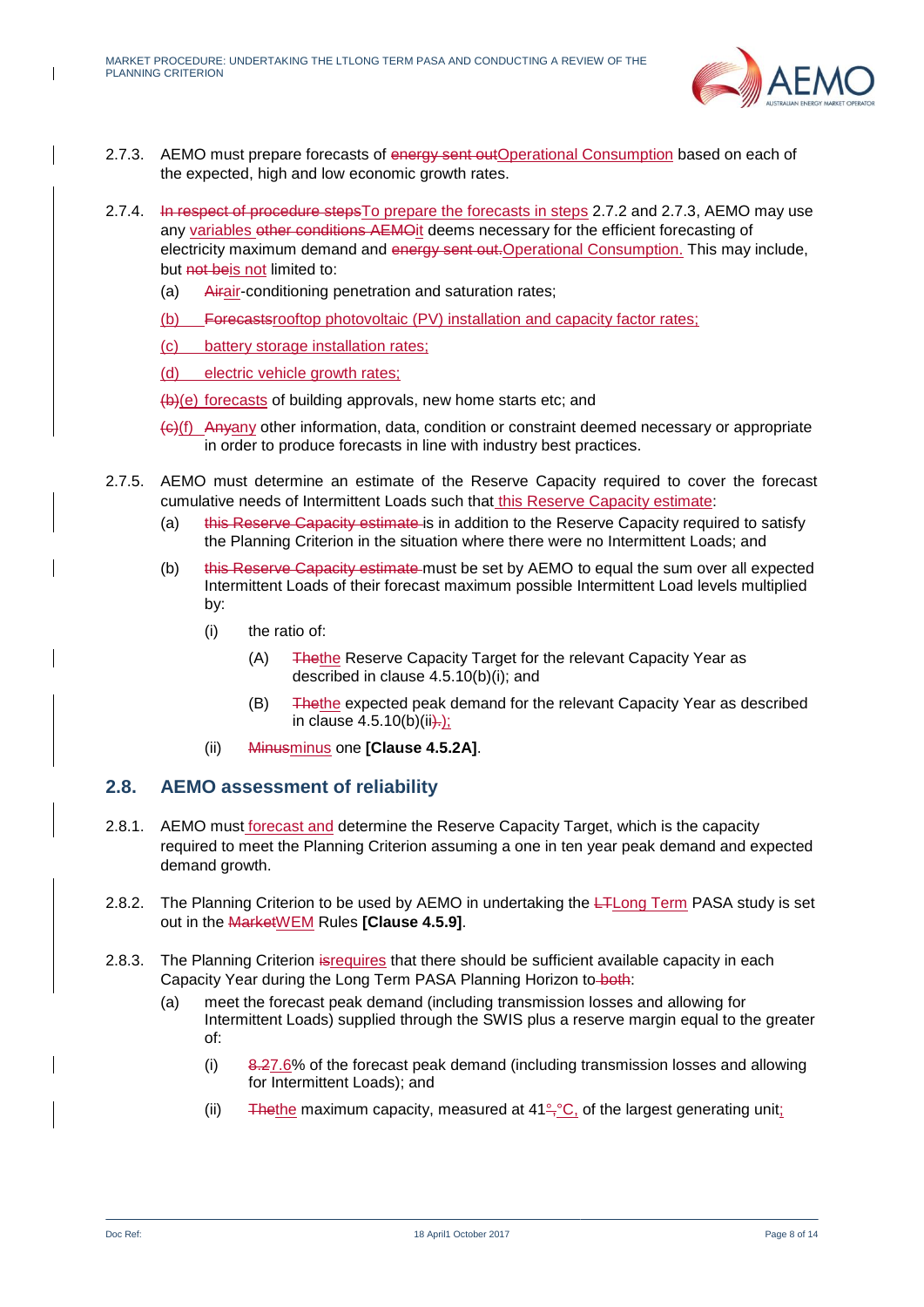

Whilewhile maintaining the Minimum Frequency Keeping Capacity for normal frequency control. The forecast peak demand should be calculated to a probability level that the forecast would not be expected to be exceeded in more than one year out of ten; and

- (b) limit expected energy shortfalls to 0.002% of annual energy consumption (including transmission losses) **[Clause 4.5.9]**.
- 2.8.4. AEMO is to assess the extent to which the anticipated installed generation capacity and DSM capacity is capable of satisfying the Planning Criterion and identify any capacity shortfalls in each RelevantCapacity Year in the L<sub>TL</sub>ong Term PASA Study Horizon for each of the forecast demand scenarios in step 2.6.[22.7.2](#page-6-3) **[Clause 4.5.10.((a)]**.
- 2.8.5. AEMO must:
	- (a) Identifyidentify and assess any potential capacity shortfalls isolated to a sub-region of the SWIS resulting from expected restrictions on transmission capability or other factors **[MR4Clause 4.5.10(c)]**; and
	- (b) Identifyidentify any potential transmission, generation or demand side capacity augmentation options to alleviate identified capacity shortfalls **[Clause 4.5.10(d)]**.

### <span id="page-8-0"></span>**2.9. AEMO development of the Availability Curve**

- <span id="page-8-3"></span>1.2.2. AEMO is to determine the forecast capacity, in MW, required for more than 24 hours per year, 48 hours per year, 72 hours per year and 96 hours per year **[Clause 4.5.12(a)]**.
- <span id="page-8-4"></span><span id="page-8-1"></span>2.9.1. AEMO is to determine the minimum capacity required to be provided by generation capacityAvailability Class 1 capacity for each of the second and third Capacity Years in the Long Term PASA Study Horizon, if Power System Security and Power System Reliability is to be maintained. This minimum capacity is to be set at a level such that if:
	- (a) all DSMAvailability Class 2 capacity (excluding Interruptible Load used to provide Spinning Reserve to the extent that it is anticipated to provide Certified Reserve Capacity), were activated during the Capacity Year so as to minimise the peak demand during that vearCapacity Year; and
	- (b) the Planning Criterion and the criteria for evaluating Outage Plans set out in clause 3.18.11 of the MarketWEM Rules were to be applied to the load scenario definedin step [\(a\)](#page-8-1) above,
	- $(b)$  then

<span id="page-8-2"></span>it would be possible to satisfy the Planning Criterion and the criteria for evaluating Outage Plans set out in clause 3.18.11 of the MarketWEM Rules, as applied in step 2.9.2(b[\)\(b\)](#page-8-2) using, to the extent that the capacity is anticipated to provide Certified Reserve Capacity, the anticipated installed generatingAvailability Class 1 capacity, the anticipated Interruptible Load capacity available as Spinning Reserve and, to the extent that further generationAvailability Class 1 capacity would be required, an appropriate mix to generation of Availability Class 1 capacity to make up that shortfall **[Clause 4.5.12(b)]**.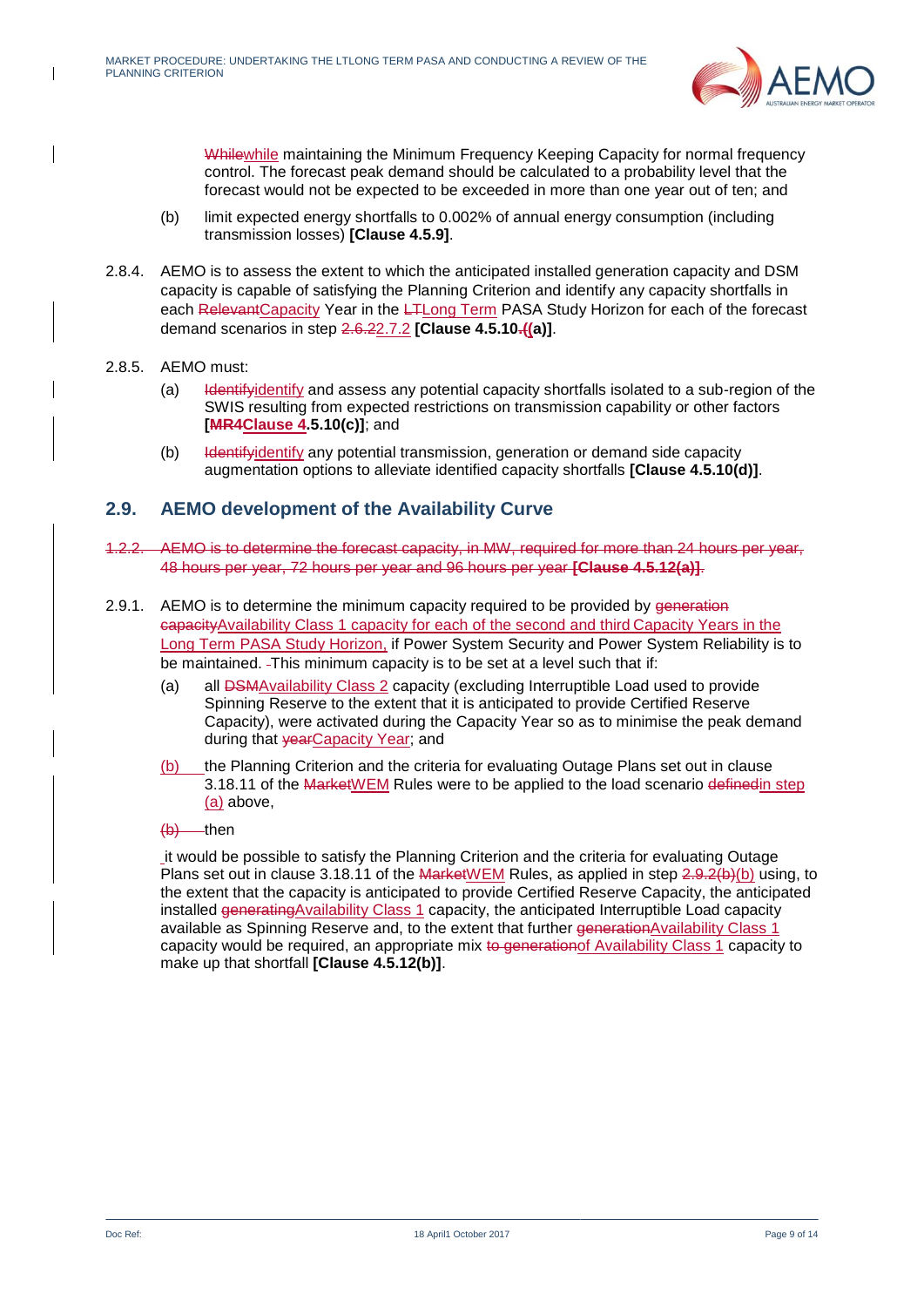

- 2.9.2. AEMO is to determine the extent that further generationAvailability Class 1 capacity would be required to meet any shortfall identified in procedure step 2.9.[21.1.1](#page-8-3) and determine an appropriate mix of generation Availability Class 1 capacity to make up that shortfall, where the mix of generation refers to the amount in each availability class.
- 1.2.3. AEMO is to develop a two dimensional curve ("**Availability Curve**") for each of the 2ndsecond and 3rdthird Capacity Years of the Long Term PASA Study Horizon for the capacity associated with Availability Class 2, where this is equal to the Reserve Capacity Target for the Capacity Year less the minimum capacity required to be provided by Availability Class 1 capacity under step [2.9.1](#page-8-4) **[Clause 4.5.10(e) and Clause 4.5.12(c)]**where:
	- (c) The capacity quantity associated with Availability Class 4 is the Reserve Capacity Target for the Capacity Year less the greater of the quantity specified under procedure step 2.9.1 and the quantity specified under procedure step 2.9.2 as being required for more than 48 hours per year;
	- (d) The capacity quantity associated with Availability Class 3 is:
		- (i) The Reserve Capacity Target for the Capacity Year less the greater of the quantity specified under procedure step 2.9.2 and the quantity specified under procedure step 2.9.1 as being required for more than 72 hours per year; less
		- (ii) The capacity quantity associated with Availability Class 4.
	- (e) The capacity quantity associated with Availability Class 2 is:
		- (i) The Reserve Capacity Target for the Capacity Year less the greater of the quantity specified under procedure step 2.9.2 and the quantity specified under procedure step 2.9.1 as being required for more than 96 hours per year; less
		- The total capacity quantity associated with Availability Class 3 or Availability Class 4.
	- (f) The capacity quantity associated with Availability Class 1 is:
		- (i) The Reserve Capacity Target for the Capacity Year; less
- 2.9.3. The total capacity quantity associated with Availability Class 2, Availability Class 3 or Availability Class 4 **[Clause 2.5.12(c)]**.

## <span id="page-9-0"></span>**2.10. AEMO publication of the LTLong Term PASA**

- 2.10.1. AEMO must publish the Statement of Opportunities Report for a Reserve Capacity Cycle by 5:00 pm on the first business dayBusiness Day falling on or before 1 Julyfollowing 17 June of Year 1 of the relevant Reserve Capacity Cycle **[Clause 4.5.11 &and Clause 4.1.8]**.
- <span id="page-9-5"></span><span id="page-9-4"></span><span id="page-9-3"></span><span id="page-9-2"></span><span id="page-9-1"></span>2.10.2. The Statement of Opportunities Report must include **[Clause 4.5.13]**:
	- (a) the input information assembled by AEMO in performing the Long Term PASA study including, for each Capacity Year of the Long Term PASA Study Horizon:
		- (i) Thethe demand growth scenarios used;
		- (ii) Thethe generation capacities of each generation Registered Facility;
		- (iii) Thethe generation capacities of each committed generation project;
		- (iv) Thethe generation capacities of each "probable" generation project;
		- (v) The Demand Side Managementthe DSM capability and availability;
		- (vi)  $(vA)$  Thethe amount of Reserve Capacity forecast to be required to serve the aggregate Intermittent Load;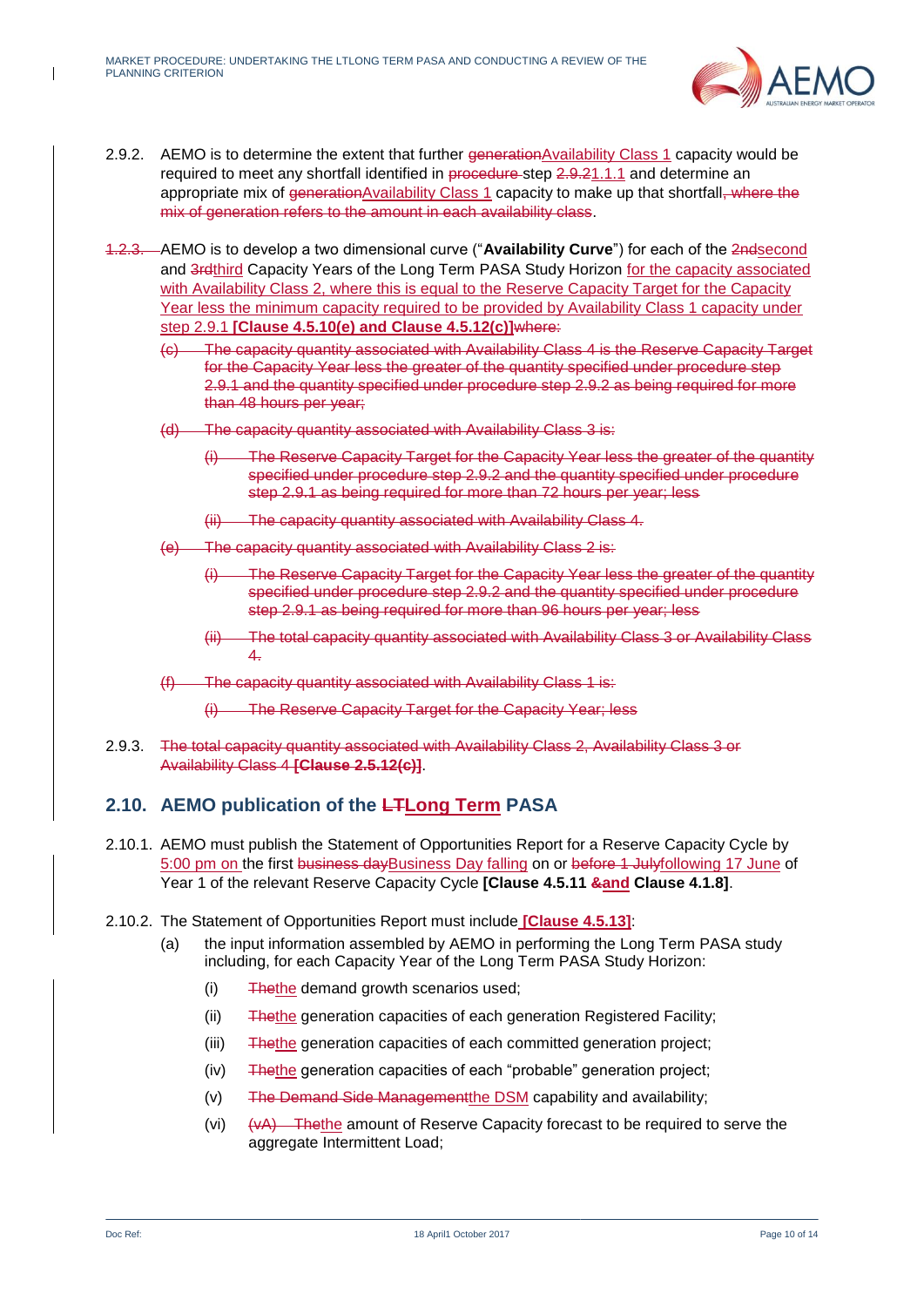

- (vii) Aa summary of the methodology used in determining the values and assumptions specified in  $\overline{(+)}$ (i) to  $\overline{(+)}$ , (vi), including methodological changes relative to previous Statement of Opportunities Reports;
- (b) Thethe Reserve Capacity Target for each Capacity Year of the Long Term PASA Study Horizon;
- (c) Thethe amount by which the installed generation capacity plus the DSM available exceeds or falls short of the Reserve Capacity Target for each Capacity Year and each demand growth scenario considered in the study;
- (d) Thethe extent to which localised supply restrictions will exist while satisfying the Reserve Capacity Target for each Capacity Year and each demand growth scenario considered in the study;
- (e) Aa statement of potential generation, demand side and transmission options that would alleviate capacity shortfalls relative to the Reserve Capacity Target and to capacity requirements in sub-regions of the SWIS; and
- (f) Thethe Availability Curve for the 2ndsecond and 3rdthird Capacity Years of the Long Term PASA Study Horizon;
- (g) the quantities determined under step [2.9](#page-8-0) for the second and third Capacity Years of the Long Term PASA Study Horizon;
- (h) the Expected DSM Dispatch Quantity for each Capacity Year in the Long Term PASA Study Horizon;
- (i) the DSM Reserve Capacity Price for the Capacity Year commencing on the next 1 October after the Statement of Opportunities Report is published;
- (j) an estimate of the DSM Reserve Capacity Price for each Capacity Year in the Long Term PASA Study Horizon; and
- (f)(k) the DSM Activation Price for the Capacity Year commencing on the next 1 October after the Statement of Opportunities Report is published **[Clause 4.5.13].**
- 2.10.3. For the purposes of procedure step  $2.10.2(a)$ (iii)step [2.10.2\(a\)](#page-9-3)[\(iii\)](#page-9-4) the term committed refers to Facilities that are yet to enter service, but have already received Capacity Credits in respect offor a previous Reserve Capacity Cycle.
- 2.10.4. For the purposes of procedure step  $2.10.2(a)(iv)2.10.2(a)(iv)$  $2.10.2(a)(iv)2.10.2(a)(iv)$  $2.10.2(a)(iv)2.10.2(a)(iv)$  the term "probable" refers to Facilities have not already received Capacity Credits in respect offor a previous Reserve Capacity Cycle, but have been granted Certified Reserve Capacity in respect offor the current Reserve Capacity Cycle.

## <span id="page-10-0"></span>**3. CONDUCTING A REVIEW OF THE PLANNING CRITERION**

#### <span id="page-10-1"></span>**3.1. Determination of whether a review should be undertaken**

- 3.1.1. The From time to time, and at least once in every five year period, the ERA must review the time since the last review was undertaken and, subject to procedure step 3.1.2, if this is greater than four years conduct a review of the Planning Criterion and the ERA must initiate a reviewprocess by which AEMO forecasts SWIS peak demand **[Clause 4.5.15]**.
- 3.1.2. The ERA must determine whether significant changes have occurred which may have significantly impacted on the current reliability criterion. Planning Criterion. These may include:
	- (a) Changeschanges to the types or sizes of generating plantFacilities on the system; and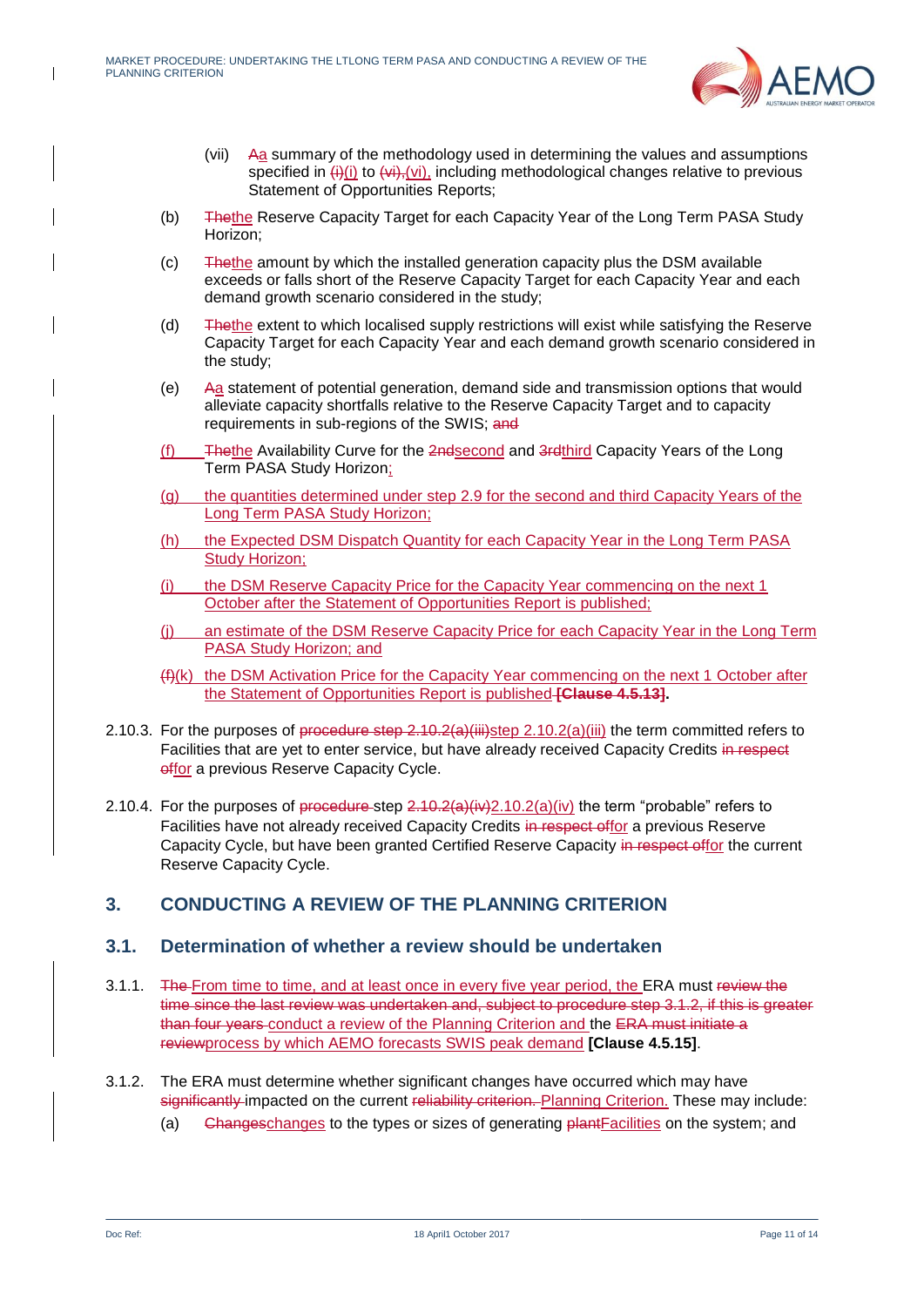

- (b) Changeschanges to the historical and future growth patterns or the characteristics of electricity demand.
- 1.2.4. If significant changes have occurred the ERA must initiate a review of the Planning Criterion under clause 4.5.15 of the Market Rules.

#### <span id="page-11-0"></span>**3.2. Initiation of Rule Participant Support**

- 3.2.1. The ERA may invite a number of stakeholders to participate withinin a Working Group.
- 3.2.2. The Working Group should contain representatives of:
	- (a) Thethe ERA;
	- (b) AEMO (including in its capacity as System Management);
	- (b) AEMO;
	- (c) Market Generators;
	- (d) Market Customers; and
	- (e) Majormajor electricity users.
- 3.2.3. The ERA is to publish a Requestrequest for Public Submissionspublic submissions to invite persons to provide input to the review **[Clause 4.5.16]**.
- 3.2.4. Persons are to be invited to comment on:
	- (a) Thethe performance and suitability of the Planning Criterion;
	- (b) Thethe process by which AEMO forecasts SWIS peak demand; and
	- (c) Anyany other relevant matters.
- 3.2.5. The Requestrequest for Submissionspublic submissions is to be published on the Market Web Site and in the local newspapers.
- 3.2.6. All submissions are to be published on the Market Web Site.

#### <span id="page-11-1"></span>**3.3. ERA preparation for Review**

- 3.3.1. The ERA may, with input from the Working Group<sub>7</sub> (if one is formed), develop <del>Termsthe terms</del> of Referencereference for the review.
- 3.3.2. The ERA must determine whether it will undertake the review with internal resources or utiliseuse independent consultants.
- 3.3.3. If the review is to be undertaken by aan independent consultant, the IMO is to ERA should seek proposals from a number of appropriately qualified persons or entities. and ensure that the consultant is familiar with the methodology used to conduct the required analysis **[Clause 4.5.20(a)]**.
- 3.3.4. The ERA must approve any variations to the review process to be used by the independent consultant provided the variations are consistent with this Procedure and the WEM Rules **[Clause 4.5.20(b)].**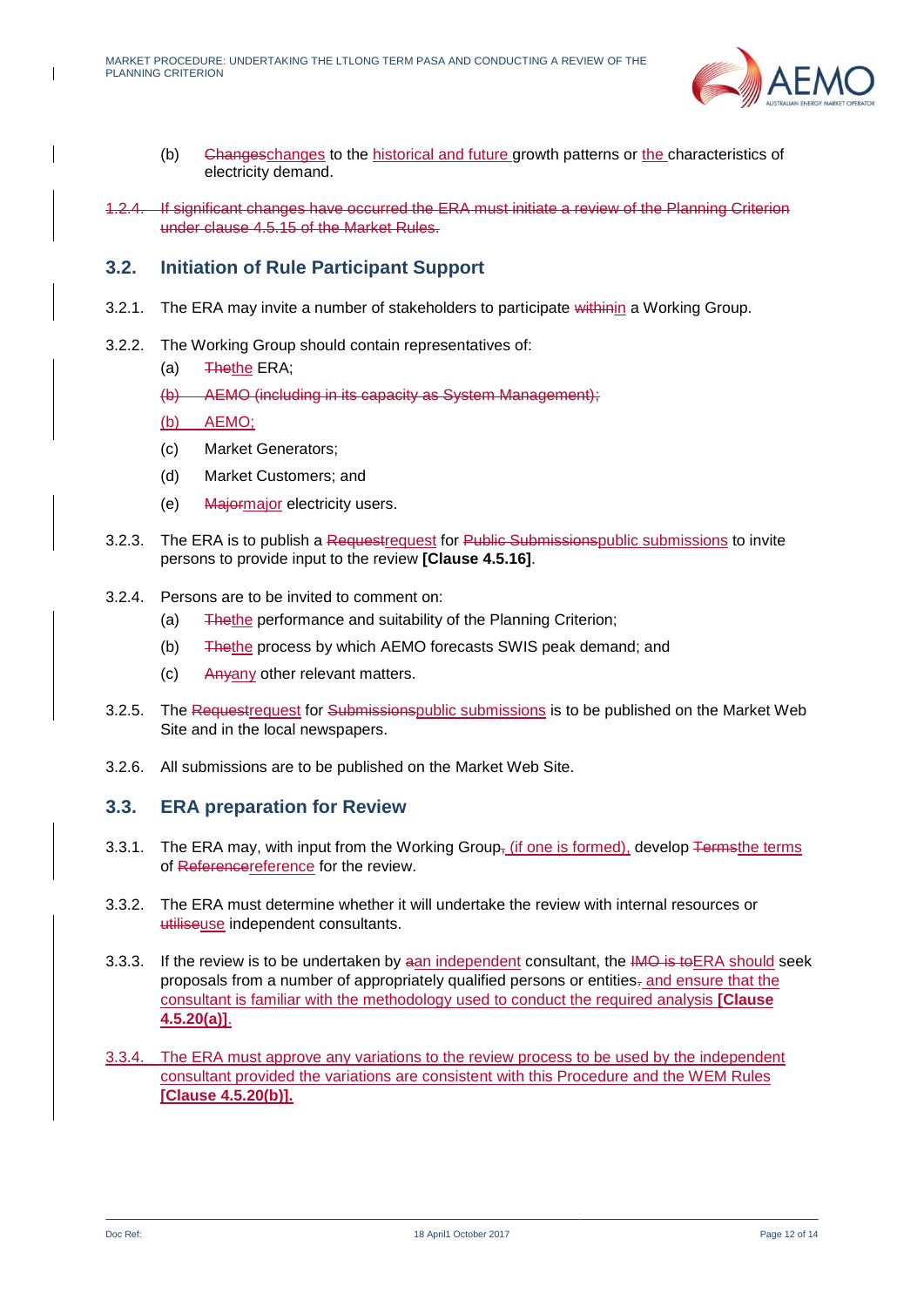

3.3.4.3.3.5. If required, the appointment of any consultant must be undertaken in accordance with any ERA Contracting Policycontracting policy and is to be based on securing the best value for money for the ERA.

## <span id="page-12-0"></span>**3.4. ERA preparation of Draft Report**

- 3.4.1. The ERA or its consultant must undertake a technical analysis including **[Clause 4.5.15(a)]**:
	- (a) Reviewingreviewing the reliability criterionPlanning Criterion performance in the context of present and potential future load characteristics;
	- (b) Reviewingreviewing the criterion performance with current and potential future generation and DSM characteristics; and
	- (c) Reviewing thereviewing any alternative criterion tothat may better achieve the Market Objectives.
- 3.4.2. The ERA with the assistance of any consultant it uses must undertake a cost-benefit study on the effects on stakeholders of retaining the existing criterion versus changing to an alternative criterion including [Clause 4.5.15(b)]:
	- (a) Estimatingestimating the costs associated with changing the criteria;
	- (b) Estimatingestimating the impact of changes;
	- (c) Estimatingestimating the value to customers of any proposed changes; and
	- (d) Aa qualitative assessment of the impact of the alternative criterion on achieving the Market Objectives.
- 3.4.3. The ERA with the assistance of any consultant it uses must review the reliability criterion used in other relevant systems.
- 3.4.4. The ERA must publish a 'Draft ReportReport' on the Market Web Site and invite submissions from all Rule Participants **[Clause 4.5.17]**. In inviting submissions, the ERA must specify the terms, conditions and format required. The ERA must advise all Rule Participants that the 'Draft ReportReport' has been published.

## <span id="page-12-1"></span>**3.5. ERA publication of Final Report**

- 3.5.1. The ERA, in consultation with the Working Group<sub>7</sub> (if one is formed), must collate and review all submissions received on the 'Draft Report **[Clause 4.5.18].**Report'.
- 3.5.2. The ERA, in consultation with the Working Group<sub> $\bar{y}$ </sub> (if one is formed), must prepare a 'Final ReportReport' recommending either the retention of the exitingexisting criterion or the proposal of a new set of criteria. The 'Final ReportReport' must include:
	- (a) Allall issues identified by the ERA;
	- (b) Assumption assumptions made by the ERA in undertaking the review;
	- (c) Submissionssubmissions received by the ERA in the first round of consultations;
	- (d) Thethe ERA's responses to issues raised in those submissions;
	- (e) Thethe results of the technical and cost-benefit studies;
	- (f) Submissionssubmissions received by the ERA on the draft report'Draft Report';
	- (g) Thethe ERA's responses to submissions on the 'Draft ReportReport'; and
	- (h) Anyany recommended changes to the Planning Criterion **[Clause 4.5.18]**.